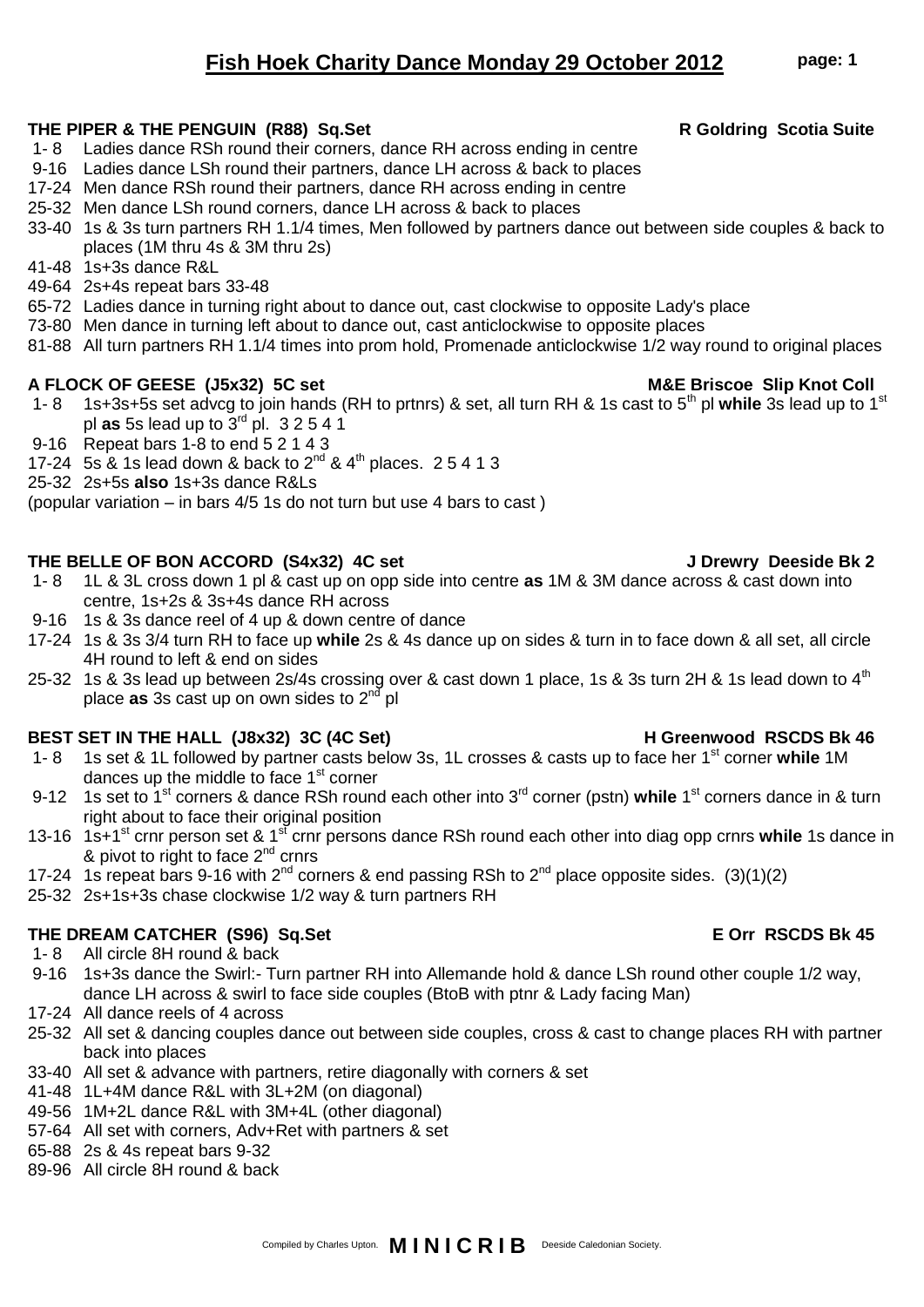# **TEA BREAK**

# **PELORUS JACK (J8x32) 3C (4C set) B Skelton RSCDS Bk 41**

- 1- 8 1s cross RH & cast 1 place, dance RH across with 3s & 1s end with Man facing his 1<sup>st</sup> corner with his partner behind him
- 9-16 1s dance Alternating Tandem 1/2 reel of 3 with 1<sup>st</sup> corners, 1s dance Alternating Tandem 1/2 reel with  $2^{nd}$ corners
- 17-24 1s dance Alternating Tandem 1/2 reels of 3 with Ladies 1<sup>st</sup> corner (pstn), 1s dance Alternating Tandem 1/2 reel with Ladies  $2^{nd}$  corner (pstn)
- 25-32 1M followed by partner dance into LH across with 2s, 1s retain LH & 1/2 turn to own sides & 2s+1s+3s set

# **JUBILEE QUADRILLE (R88) Sq.Set A MacPherson**

- 1-16 1M & 3M petronella turn into centre to face partners, set, dance reel of 4 up & down set & turn partners RH back to places
- 17-32 2M & 4M petronella turn into centre to face partners, set, dance reel of 4 across set & turn partners RH back to places
- 33-40 1L+4M also 3L+2M set adv towards each other & lead into centre, lead opp person out & dance round partner into diag lines (1s+4s facing 2s+3s)
- 41-48 1s+4s **also** 3s+2s in diagonal line Adv+Ret, all turn partners LH back to places

1- 8 1M+2L set advancing & turn RH, 1L+2M set advancing & turn RH

- 49-56 Repeat bars 33-40 with 2L+1M & 4L+3M advancing
- 57-64 Repeat bars 41-48 on other diagonal with 1s+2s **also** 4s+3s advancing & turning partner LH back to places
- 65-80 Ladies dance RH across 1/2 way **while** Men dance anticl'wise 1/4 round, join LH with new Lady & set, repeat 3 times & meet partner turn LH to pls
- 81-88 All circle 8H round & back

# **THE MINISTER ON THE LOCH (S3x32) 3C set R Goldring 24 G & S Dances**

- 1- 8 1s+2s dance Diamond Poussette
- 9-16 1s dance down for 2 steps, turn 2H, dance up to top & turn 2H
- 17-24 1s+3s dance double Fig of 8 round 2s with 1s casting to start
- 25-32 1M+2M turn LH 1.1/2 times **while** 1L+2L turn RH 1.1/2 times, 1M+3M turn RH 1.1/2 times **while** 1L+3L turn LH 1.1/2 times

# **MACLEOD'S FANCY (J4x32) 4C set J Drewry RSCDS Bk 33**

- 1- 8 1s+4s set diagonally, 1M+4L 3/4 turn RH & cast up/down own side back to place **while** 1L+4M cast down/up own side & 3/4 turn RH back to place
- 9-16 All dance reels of 4 on sides, ending **as** at start of reel
- 17-24 2s & 3s turn 1s & 4s RH into a St Andrew's Cross, all set & turn crnrs to end 1s in 3<sup>rd</sup> pl & 4s in 2<sup>nd</sup> pl on own sides having passed other crnr RSh
- 25-32 1s & 4s set & cross over (Ladies dancing between Men) & dance 1/2 Fig of 8 round end couples to 3<sup>rd</sup>/2<sup>nd</sup> places (giving RH at top, LH at bottom)

# POLHARROW BURN (R5x32) 5C set **H** Foss Glendarroch SD Sheets

- 1- 8 1s & 3s cross RH, cast 1 place & dance 1/2 Fig of 8 round couple above them
- 9-16 1s & 3s turn RH then LH (long turns) to face 1<sup>st</sup> corners while 2s & 5s 1/2 turn RH & chase clockwise to other end of set
- 17-24 1s & 3s dance  $1/2$  Reels of 4 with  $1<sup>st</sup>$  corners then  $2<sup>nd</sup>$  corners
- 25-32 1s & 3s dance 1/2 Reel of 4 with 3<sup>rd</sup> corner, turn partner LH & cast down 1 place own sides. 2 4 1 5 3

# **Fish Hoek Charity Dance Monday 29 October 2012 page: 2**

## **J. B. MILNE (R8x32) 3C (4C set) H Foss Angus Fitchett Album**

# Compiled by Charles Upton. **M I N I C R I B** Deeside Caledonian Society.

### 9-16 1s set to each other & turn 2H, cast to 2<sup>nd</sup> place & Petronella turn to Lady between 2s & Man between 3s 17-24 1s set & 3/4 turn RH **while** 2s+3s change places RH on sides & set, 1s repeat but 2s & 3s cross RH & set